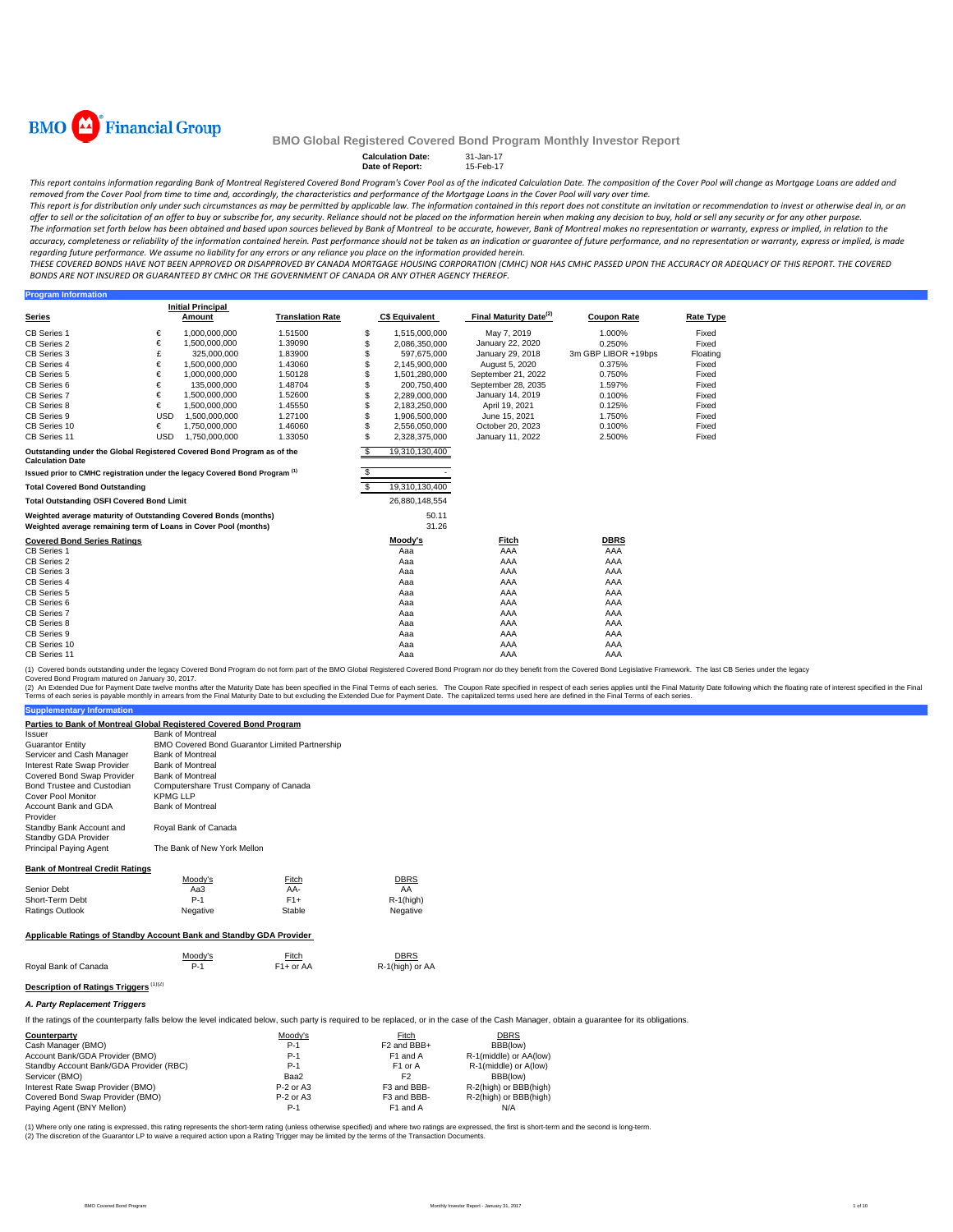

#### **Boothly Investor Report**

| <b>Financial Group</b><br><b>BMO</b>                                                                                                                                                                                                                                                                                     |                                                  | <b>BMO Global Registered Covered Bond Program M</b> |                                                                   |
|--------------------------------------------------------------------------------------------------------------------------------------------------------------------------------------------------------------------------------------------------------------------------------------------------------------------------|--------------------------------------------------|-----------------------------------------------------|-------------------------------------------------------------------|
|                                                                                                                                                                                                                                                                                                                          |                                                  | <b>Calculation Date:</b><br>Date of Report:         | 31-Jan-17<br>15-Feb-17                                            |
| <b>B. Summary of Specific Rating Trigger Actions</b><br>I) The following actions are required if the Cash Manager (BMO) undergoes a downgrade below the stipulated rating:                                                                                                                                               |                                                  |                                                     |                                                                   |
|                                                                                                                                                                                                                                                                                                                          | Moody's                                          | Fitch                                               | <b>DBRS</b>                                                       |
| a) The Servicer will be required to direct amounts received<br>directly into the GDA Account (or Standby GDA Account if<br>applicable) within 2 Canadian business days and the Cash<br>Manager shall immediately remit any funds held at such time<br>for or on behalf of the Guarantor directly into the GDA<br>Account | $P-1$                                            | F1 or A                                             | R-1(middle) or AA(low)                                            |
| II) The following actions are required if the Servicer (BMO) undergoes a downgrade below the stipulated rating:                                                                                                                                                                                                          |                                                  |                                                     |                                                                   |
|                                                                                                                                                                                                                                                                                                                          | Moody's                                          | Fitch                                               | <b>DBRS</b>                                                       |
| a) The Servicer will be required to direct amounts received to<br>the Cash Manager, or GDA as applicable                                                                                                                                                                                                                 | $P-1$                                            | F1 or A                                             | R-1(middle) or BBB(low)                                           |
| III) The Swap Provider is required to transfer credit support or transfer all of its rights and obligations to a replacement third party, or to obtain a<br>quarantee of its rights and obligations from a third party, if the Swap Provider undergoes a downgrade below the stipulated rating:                          |                                                  |                                                     |                                                                   |
| a) Interest Rate Swap Provider<br>b) Covered Bond Swap Provider                                                                                                                                                                                                                                                          | Moody's <sup>(3)</sup><br>P-1 or A2<br>P-1 or A2 | Fitch<br>F1 and A<br>F1 and A                       | <b>DBRS</b><br>R-1(middle) or A (high)<br>R-1(middle) or A (high) |
| IV) The following actions are required if the Issuer (BMO) undergoes a downgrade below the stipulated rating:                                                                                                                                                                                                            |                                                  |                                                     |                                                                   |
| a) Mandatory repayment of the Demand Loan                                                                                                                                                                                                                                                                                | Moody's<br>N/A                                   | Fitch<br>F2 or BBB+                                 | <b>DBRS</b><br>N/A                                                |
|                                                                                                                                                                                                                                                                                                                          |                                                  |                                                     |                                                                   |

| b) Cashflows will be exchanged under the Covered Bond<br>Swap Agreement (to the extent not already taking place) | Baa1           | BBB+ | BBB(high) |
|------------------------------------------------------------------------------------------------------------------|----------------|------|-----------|
| c) Transfer of title to Loans to Guarantor <sup>(4)</sup>                                                        | A <sub>3</sub> | BBB- | BBB(low)  |
| <b>Events of Defaults &amp; Test Compliance</b>                                                                  |                |      |           |
| Asset Coverage Test (C\$ Equivalent of Outstanding                                                               |                | Pass |           |
| Covered Bond < Adjusted Aggregate Asset Amount)                                                                  |                |      |           |
| <b>Issuer Event of Default</b>                                                                                   |                | No   |           |
| Guarantor LP Event of Default                                                                                    |                | No   |           |
|                                                                                                                  |                |      |           |

(3) If no short term rating exists, then A1<br>(4) The transfer of registered tille to the Loans to the Guarantor may be deferred if (A) satisfactory assurances are provided to the Guarantor and the Bond Trustee by The Office

| <b>Pre-Maturity Test</b>                  |         |       |                                        |
|-------------------------------------------|---------|-------|----------------------------------------|
| (Applicable to Hard Bullet Covered Bonds) |         |       |                                        |
| <b>Pre-Maturity Required Ratings</b>      | Moody's | Fitch | DBRS <sup>(</sup><br>A(high) or A(low) |

Following a breach of the Pre-Maturity test in respect of a Series of Hard Bullet Covered Bonds, and unless the Pre-Maturity Liquidity Ledger is otherwise funded from the other sources, the Partnership shall offer to sell Randomly Selected Loans if Final Maturity Date is within 12 months from the Pre-Maturity Test Date

(1) In the case of DBRS, if Final Maturity Date is within six months of the Pre-Maturity Test Date, then A(high), otherwise A(low).

| <b>Reserve Fund</b>                                                           |         |                |             |  |
|-------------------------------------------------------------------------------|---------|----------------|-------------|--|
| <b>Reserve Fund Required Amount Ratings</b>                                   | Moody's | <b>Fitch</b>   | <b>DBRS</b> |  |
| Senior                                                                        |         | $\overline{A}$ | A(low)      |  |
| Short Term                                                                    | P-1     | F٬             | R-1(middle) |  |
| Are the ratings of the Issuer below the Reserve Fund Required Amount Ratings? |         | No             |             |  |

If the ratings of the Issuer fall below the Reserve Fund Required Amount Ratings, then the Guarantor shall credit or cause to be credited to the Reserve Fund funds up to an amount equal to the Reserve Fund Required Amount.

Reserve Fund Required Amount: Nil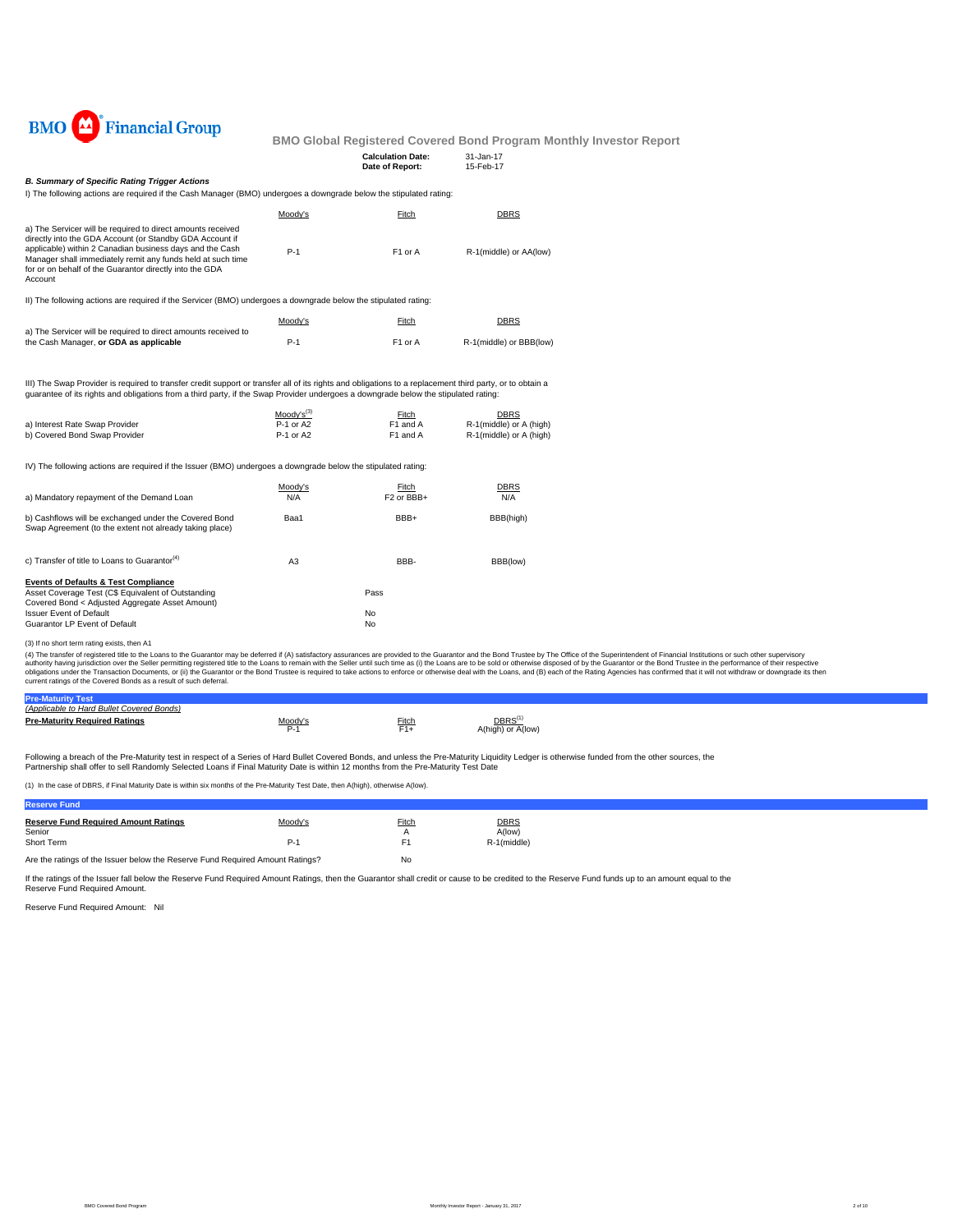

|                                                                                                                                                                                                | <b>Calculation Date:</b><br>Date of Report: | 31-Jan-17<br>15-Feb-17            |                 |                                  |
|------------------------------------------------------------------------------------------------------------------------------------------------------------------------------------------------|---------------------------------------------|-----------------------------------|-----------------|----------------------------------|
| <b>Asset Coverage Test</b>                                                                                                                                                                     |                                             |                                   |                 |                                  |
| C\$ Equivalent of Outstanding Covered Bonds                                                                                                                                                    | 19,310,130,400                              |                                   |                 |                                  |
| $A^{(1)}$ = Lesser of (i) Sum of LTV adjusted outstanding principal balance and (ii) Sum<br>of Asset percentage adjusted outstanding principal balance<br>$B =$ Principal receipts not applied | 22,124,318,596                              |                                   | A (i)<br>A (ii) | 23,662,372,830<br>22,124,318,596 |
| $C =$ Cash capital contributions<br>$D =$ Substitution assets                                                                                                                                  | <b>COL</b>                                  | Asset Percentage<br>Maximum Asset | 93.5%           |                                  |
| $E =$ (i) Reserve fund balance<br>(ii) Pre - Maturity liquidity ledger balance<br>$F =$ Negative carry factor calculation                                                                      |                                             | Percentage                        | 95.0%           |                                  |
| Total: $A + B + C + D + E - F$                                                                                                                                                                 | 22,124,318,596                              |                                   |                 |                                  |
| $A - 1$ $A - 1$ $A - 1$ $A - 1$ $A - 1$ $A - 1$ $A - 1$ $A - 1$ $A - 1$ $A - 1$                                                                                                                | $P = 1$                                     |                                   |                 |                                  |

**Asset Coverage Test Pass/Fail**<br>(1) Market Value as determined by adjusting, not less than quarterly, the Original Market Value utilizing the Indexation Methodology (see Appendix for details) for subsequent price developme

| <b>Valuation Calculation</b>                                                                                                                                                                                                                                                                     |                |        |                |  |
|--------------------------------------------------------------------------------------------------------------------------------------------------------------------------------------------------------------------------------------------------------------------------------------------------|----------------|--------|----------------|--|
| <b>Trading Value of Covered Bonds</b>                                                                                                                                                                                                                                                            | 19,353,003,205 |        |                |  |
| A = Lesser of i) Present value of outstanding loan balance of Performing Eligible<br>Loans <sup>(1)</sup> and ii) 80% of Market Value <sup>(2)</sup> of properties securing Performing Eligible<br>Loans, net of adjustments                                                                     | 23.665.595.947 | A (i)  | 23.665.595.947 |  |
| $B =$ Principal receipts up to calculation date not otherwise applied<br>$C =$ Cash capital contributions<br>D = Trading Value of any Substitute Assets<br>$E =$ (i) Reserve Fund Balance, if applicable<br>(ii) Pre - Maturity liquidity ledger balance<br>F = Trading Value of Swap Collateral | ۰<br>۰<br>۰    | A (ii) | 40,986,870,772 |  |
| Total: $A + B + C + D + E + F$                                                                                                                                                                                                                                                                   | 23.665.595.947 |        |                |  |

(1) Present value of expected future cash flows of Loans using current market interest rates offered to BMO clients. The effective weighted average rate used for discounting is 2.65%.<br>(2) Market Value as determined by adju

|             | 20,670,899,707<br>\$                                                                                                                                                     |                                                                                                                                            |
|-------------|--------------------------------------------------------------------------------------------------------------------------------------------------------------------------|--------------------------------------------------------------------------------------------------------------------------------------------|
|             | 23,767,221,327                                                                                                                                                           |                                                                                                                                            |
|             |                                                                                                                                                                          |                                                                                                                                            |
|             |                                                                                                                                                                          |                                                                                                                                            |
|             |                                                                                                                                                                          |                                                                                                                                            |
|             |                                                                                                                                                                          |                                                                                                                                            |
|             |                                                                                                                                                                          |                                                                                                                                            |
|             |                                                                                                                                                                          |                                                                                                                                            |
|             |                                                                                                                                                                          |                                                                                                                                            |
| 382,034,850 | 769,723,362                                                                                                                                                              |                                                                                                                                            |
|             |                                                                                                                                                                          |                                                                                                                                            |
| 51,449,033  | 47,073,716                                                                                                                                                               |                                                                                                                                            |
| 6,614,960   | 7,710,754                                                                                                                                                                |                                                                                                                                            |
|             |                                                                                                                                                                          |                                                                                                                                            |
|             |                                                                                                                                                                          |                                                                                                                                            |
|             |                                                                                                                                                                          |                                                                                                                                            |
|             |                                                                                                                                                                          |                                                                                                                                            |
|             |                                                                                                                                                                          |                                                                                                                                            |
|             |                                                                                                                                                                          |                                                                                                                                            |
|             |                                                                                                                                                                          |                                                                                                                                            |
|             |                                                                                                                                                                          |                                                                                                                                            |
|             |                                                                                                                                                                          |                                                                                                                                            |
|             |                                                                                                                                                                          |                                                                                                                                            |
|             |                                                                                                                                                                          |                                                                                                                                            |
|             | <b>Write Off Amounts</b><br>\$0<br><b>Current Month</b><br>1,811,100,000<br>(30, 709, 683)<br>$(382, 034, 850)$ <sup>(1)</sup><br>(1,811,067,830)<br>(107)<br>27,386,373 | 3,096,321,620<br><b>Loss Percentage (Annualized)</b><br>0.00%<br>Previous Month<br>(31, 324, 833)<br>(769, 723, 362)<br>(97)<br>23,459,540 |

 $(1)$  Includes cash settlement of \$382,034,850 to occur on February 16, 2017.

| <b>Cover Pool - Summary Statistics</b>       |                         |               |
|----------------------------------------------|-------------------------|---------------|
| Asset Type                                   | Mortgages               |               |
| Previous Month Ending Balance                | 22,239,319,714          |               |
| Aggregate Outstanding Balance                | \$<br>23,683,401,474    |               |
| Number of Loans                              | 91.840                  |               |
| Average Loan Size                            | \$<br>257.877           |               |
| Number of Primary Borrowers                  | 90.368                  |               |
| Number of Properties                         | 91.840                  |               |
|                                              | Original <sup>(1)</sup> | Indexed $(2)$ |
| Weighted Average Current Loan to Value (LTV) | 63.04%                  | 53.42%        |
| Weighted Average Authorized LTV              | 69.58%                  | 58.67%        |
| Weighted Average Original LTV                | 69.58%                  |               |
| Weighted Average Seasoning                   | 19.25 (Months)          |               |
| Weighted Average Coupon                      | 2.51%                   |               |
| Weighted Average Original Term               | 50.51 (Months)          |               |
| Weighted Average Remaining Term              | 31.26 (Months)          |               |
| <b>Substitution Assets</b>                   | Nil                     |               |

<sup>(1)</sup> Value as most recently determined or assessed in accordance with the underwriting policies (whether upon origination or renewal of the Eligible Loan or subsequently thereto).<br><sup>(2)</sup> Value as determined by adjusting, n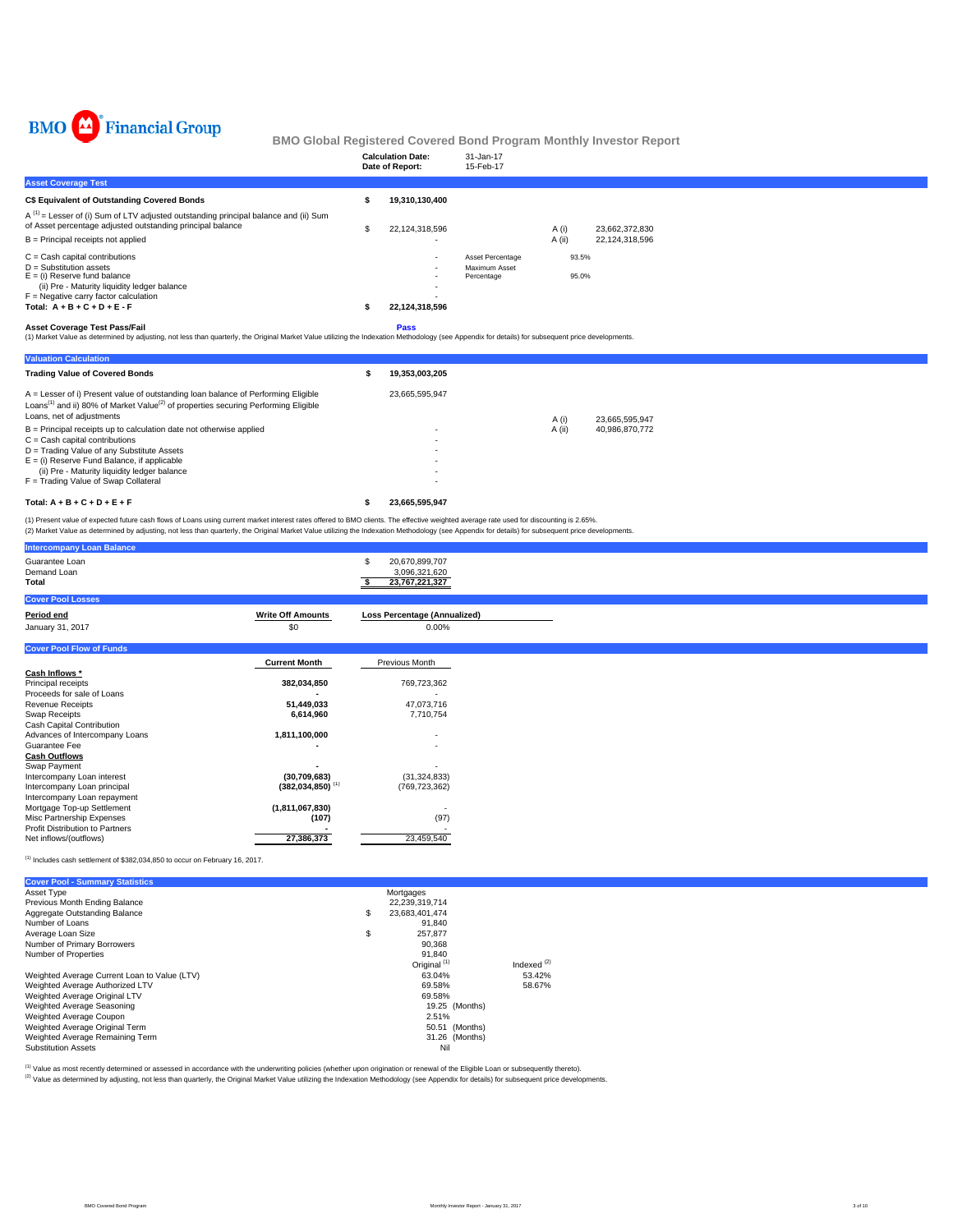

|                                              | <b>Calculation Date:</b><br>Date of Report: | 31-Jan-17<br>15-Feb-17 |                          |            |
|----------------------------------------------|---------------------------------------------|------------------------|--------------------------|------------|
| <b>Cover Pool - Delinguency Distribution</b> |                                             |                        |                          |            |
| <b>Aging Summary</b>                         | <b>Number of Loans</b>                      | Percentage             | <b>Principal Balance</b> | Percentage |
| Current and less than 30 days past due       | 91,416                                      | 99.54                  | 23,581,334,241           | 99.57      |
| 30 - 59 days past due                        | 242                                         | 0.26                   | 61.962.837               | 0.26       |
| 60 - 89 days past due                        | 85                                          | 0.09                   | 19.075.753               | 0.08       |
| 90 or more days past due                     | 97                                          | 0.11                   | 21.028.644               | 0.09       |
| <b>Grand Total</b>                           | 91,840                                      | 100.00                 | 23,683,401,474           | 100.00     |
|                                              |                                             |                        |                          |            |

| <b>Cover Pool - Provincial Distribution</b> |                        |                          |      |                          |            |
|---------------------------------------------|------------------------|--------------------------|------|--------------------------|------------|
| Province                                    | <b>Number of Loans</b> | Percentage               |      | <b>Principal Balance</b> | Percentage |
| Alberta                                     | 10,906                 | 11.88                    | ж    | 2,716,780,227            | 11.47      |
| <b>British Columbia</b>                     | 13,943                 | 15.18                    | - 35 | 4.912.049.557            | 20.74      |
| Manitoba                                    | 1,244                  | 1.35                     | - 35 | 221,523,508              | 0.94       |
| New Brunswick                               | 1.467                  | 1.60                     | \$   | 188,727,820              | 0.80       |
| Newfoundland                                | 2,454                  | 2.67                     | \$.  | 422.013.556              | 1.78       |
| Northwest Territories & Nunavut             |                        | $\sim$                   |      |                          | ж.         |
| Nova Scotia                                 | 2,848                  | 3.10                     |      | 510.576.505              | 2.16       |
| Ontario                                     | 40.664                 | 44.28                    | \$   | 11.126.834.140           | 46.98      |
| Prince Edward Island                        | 503                    | 0.55                     | Эħ   | 71.413.698               | 0.30       |
| Quebec                                      | 15,839                 | 17.25                    | - 55 | 3.114.061.004            | 13.15      |
| Saskatchewan                                | 1,972                  | 2.15                     |      | 399.421.459              | 1.69       |
| <b>Yukon Territories</b>                    |                        | $\overline{\phantom{a}}$ |      |                          | ۰.         |
| <b>Grand Total</b>                          | 91,840                 | 100.00                   |      | 23,683,401,474           | 100.00     |

| <b>Cover Pool - Credit Score Distribution</b> |                        |            |                          |            |
|-----------------------------------------------|------------------------|------------|--------------------------|------------|
| <b>Credit Score</b>                           | <b>Number of Loans</b> | Percentage | <b>Principal Balance</b> | Percentage |
| Less than 600 or Unavailable                  | 5,833                  | 6.35       | .426.979.527             | 6.03       |
| $600 - 650$                                   | 5.178                  | 5.64       | 1.345.449.074            | 5.68       |
| 651 - 700                                     | 12.630                 | 13.75      | 3.420.746.715            | 14.44      |
| 701 - 750                                     | 23.588                 | 25.68      | 6.517.352.696            | 27.52      |
| 751 - 800                                     | 33.697                 | 36.69      | 8.738.623.976            | 36.90      |
| 801 and Above                                 | 10.914                 | 11.88      | 2.234.249.487            | 9.43       |
| <b>Grand Total</b>                            | 91.840                 | 100.00     | 23.683.401.474           | 100.00     |
|                                               |                        |            |                          |            |

| <b>Cover Pool - Rate Type Distribution</b> |                        |            |                          |            |
|--------------------------------------------|------------------------|------------|--------------------------|------------|
| <b>Rate Type</b>                           | <b>Number of Loans</b> | Percentage | <b>Principal Balance</b> | Percentage |
| Fixed                                      | 71.423                 | 77.77      | 17.710.296.093           | 74.78      |
| Variable                                   | 20.417                 | 22.23      | 5,973,105,382            | 25.22      |
| <b>Grand Total</b>                         | 91.840                 | 100.00     | 23.683.401.474           | 100.00     |
|                                            |                        |            |                          |            |

| <b>Mortgage Asset Type</b>        | Number of Loans | Percentage | <b>Principal Balance</b> | Percentage |
|-----------------------------------|-----------------|------------|--------------------------|------------|
| Conventional Amortizing Mortgages | 91.840          | 100.00     | 23.683.401.474           | 100.00     |
| <b>Grand Total</b>                | 91.840          | 100.00     | 23.683.401.474           | 100.00     |
|                                   |                 |            |                          |            |

| <b>Cover Pool - Occupancy Type Distribution</b> |                 |            |                          |            |
|-------------------------------------------------|-----------------|------------|--------------------------|------------|
| <b>Occupancy Type</b>                           | Number of Loans | Percentage | <b>Principal Balance</b> | Percentage |
| Owner Occupied                                  | 68,304          | 74.37      | 18.722.998.571           | 79.06      |
| Non-Owner Occupied                              | 23.536          | 25.63      | 4.960.402.904            | 20.94      |
| <b>Grand Total</b>                              | 91.840          | 100.00     | 23.683.401.474           | 100.00     |

### **Cover Pool - Mortgage Rate Distribution**

| Mortgage Rate (%)  | <b>Number of Loans</b> | Percentage |     | <b>Principal Balance</b> | Percentage |
|--------------------|------------------------|------------|-----|--------------------------|------------|
| Less than 1.00     |                        | 0.00       |     | 218.813                  | 0.00       |
| $1.00 - 3.99$      | 91,584                 | 99.72      | \$  | 23,641,257,399           | 99.82      |
| $4.00 - 4.49$      | 132                    | 0.14       | - D | 22,336,957               | 0.09       |
| $4.50 - 4.99$      | 81                     | 0.09       |     | 13.483.378               | 0.06       |
| $5.00 - 5.49$      | 30                     | 0.03       |     | 4,691,254                | 0.02       |
| $5.50 - 5.99$      |                        | 0.01       |     | 606.702                  | 0.00       |
| $6.00 - 6.49$      |                        | 0.01       |     | 806,972                  | 0.00       |
| $6.50 - 6.99$      |                        |            |     |                          |            |
| $7.00 - 7.49$      |                        |            |     |                          |            |
| $7.50 - 7.99$      |                        | ٠          |     |                          |            |
| 8.00 and Above     |                        |            |     |                          |            |
| <b>Grand Total</b> | 91.840                 | 100.00     |     | 23,683,401,474           | 100.00     |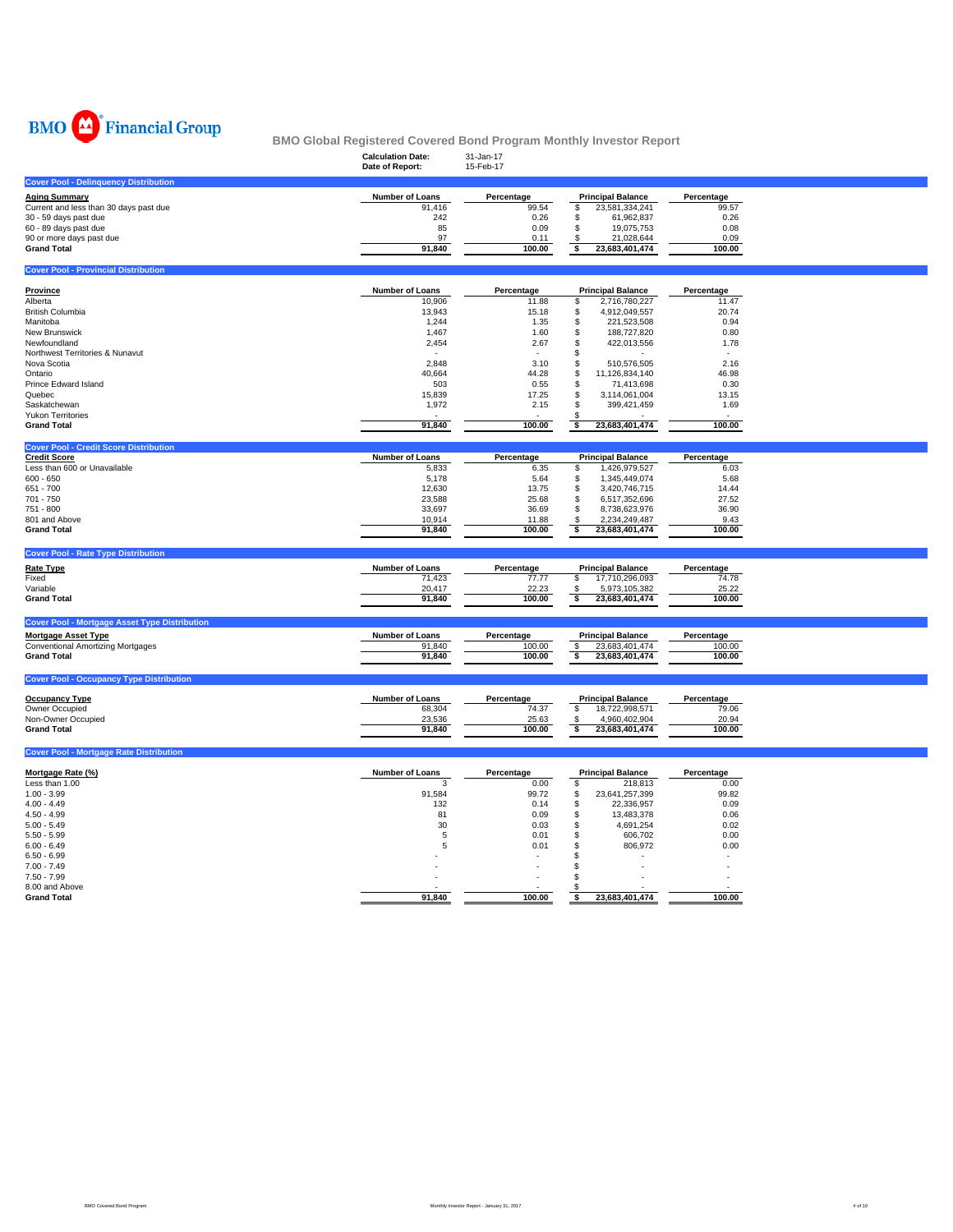

|                                           | <b>Calculation Date:</b><br>Date of Report: | 31-Jan-17<br>15-Feb-17 |                          |            |
|-------------------------------------------|---------------------------------------------|------------------------|--------------------------|------------|
| Cover Pool - Indexed LTV Distribution (1) |                                             |                        |                          |            |
| Indexed LTV (%)                           | <b>Number of Loans</b>                      | Percentage             | <b>Principal Balance</b> | Percentage |
| 20.00 and Below                           | 7,399                                       | 8.06                   | 644,922,826              | 2.72       |
| $20.01 - 25.00$                           | 3,487                                       | 3.80                   | 538,468,717              | 2.27       |
| $25.01 - 30.00$                           | 3,856                                       | 4.20                   | 685,484,996              | 2.89       |
| $30.01 - 35.00$                           | 4,670                                       | 5.08                   | 1,047,995,679            | 4.43       |
| $35.01 - 40.00$                           | 5,593                                       | 6.09                   | 1,505,940,130            | 6.36       |
| $40.01 - 45.00$                           | 7,881                                       | 8.58                   | 2,381,602,594            | 10.06      |
| $45.01 - 50.00$                           | 9,066                                       | 9.87                   | 2,606,205,348            | 11.00      |
| $50.01 - 55.00$                           | 10.840                                      | 11.80                  | 2,942,454,528            | 12.42      |
| $55.01 - 60.00$                           | 9,734                                       | 10.60                  | 2,755,808,396            | 11.64      |
| $60.01 - 65.00$                           | 9,015                                       | 9.82                   | 2.647.259.452            | 11.18      |
| 65.01 - 70.00                             | 7.437                                       | 8.10                   | 2,061,403,840            | 8.70       |
| 70.01 - 75.00                             | 6,282                                       | 6.84                   | 1.837.730.244            | 7.76       |
| 75.01 - 80.00                             | 6,580                                       | 7.16                   | 2.028.124.724            | 8.56       |
| 80.01 and Above                           |                                             | ٠                      |                          | ۰.         |
| <b>Grand Total</b>                        | 91,840                                      | 100.00                 | 23,683,401,474           | 100.00     |

(1) Value as determined by adjusting, not less than quarterly, the Original Market Value utilizing the Indexation Methodology (see Appendix for details) for subsequent price developments.

| <b>Cover Pool - Remaining Term Distribution</b> |                        |            |    |                          |            |
|-------------------------------------------------|------------------------|------------|----|--------------------------|------------|
| <b>Months to Maturity</b>                       | <b>Number of Loans</b> | Percentage |    | <b>Principal Balance</b> | Percentage |
| Less than 12                                    | 19.413                 | 21.14      | ж  | 4,152,592,673            | 17.53      |
| $12 - 17$                                       | 9.568                  | 10.42      | \$ | 2.561.481.708            | 10.82      |
| $18 - 24$                                       | 10.815                 | 11.78      | \$ | 3.157.590.339            | 13.33      |
| $25 - 30$                                       | 5,577                  | 6.07       |    | 1.484.448.086            | 6.27       |
| $31 - 36$                                       | 8,360                  | 9.10       | \$ | 2.071.474.732            | 8.75       |
| $37 - 42$                                       | 8,516                  | 9.27       |    | 2,334,686,393            | 9.86       |
| $43 - 48$                                       | 10.723                 | 11.68      | \$ | 2.971.999.898            | 12.55      |
| $49 - 54$                                       | 9.259                  | 10.08      |    | 2.412.962.699            | 10.19      |
| $55 - 60$                                       | 9,545                  | 10.39      | \$ | 2.522.315.110            | 10.65      |
| $61 - 63$                                       | 11                     | 0.01       | ፍ  | 2.369.774                | 0.01       |
| 72 and Above                                    | 53                     | 0.06       |    | 11.480.063               | 0.05       |
| <b>Grand Total</b>                              | 91.840                 | 100.00     |    | 23.683.401.474           | 100.00     |

| <b>Cover Pool - Remaining Principal Balance Distribution</b> |                        |            |                          |            |
|--------------------------------------------------------------|------------------------|------------|--------------------------|------------|
| <b>Remaining Principal Balance (C\$)</b>                     | <b>Number of Loans</b> | Percentage | <b>Principal Balance</b> | Percentage |
| 99,999 and Below                                             | 14.686                 | 15.99      | 959.412.450              | 4.05       |
| 100.000 - 199.999                                            | 29.433                 | 32.05      | 4.446.125.830            | 18.77      |
| 200.000 - 299.999                                            | 22.335                 | 24.32      | 5.483.891.391            | 23.15      |
| 300.000 - 399.999                                            | 11.494                 | 12.52      | 3.958.054.346            | 16.71      |
| 400.000 - 499.999                                            | 5.854                  | 6.37       | 2.609.985.216            | 11.02      |
| 500.000 - 599.999                                            | 2,999                  | 3.27       | 1.635.884.913            | 6.91       |
| 600.000 - 699.999                                            | 1.533                  | 1.67       | 992.984.245              | 4.19       |
| 700.000 - 799.999                                            | 974                    | 1.06       | 728.311.568              | 3.08       |
| 800.000 - 899.999                                            | 662                    | 0.72       | 561.311.998              | 2.37       |
| 900.000 - 999.999                                            | 505                    | 0.55       | 479.395.615              | 2.02       |
| 1.000.000 - 1.499.999                                        | 1,076                  | 1.17       | 1.299.049.862            | 5.49       |
| 1.500.000 - 2.000.000                                        | 229                    | 0.25       | 390.068.696              | 1.65       |
| 2,000,000 - 3,000,000                                        | 60                     | 0.07       | 138.925.345              | 0.59       |
| 3,000,000 and Above                                          |                        |            |                          |            |
|                                                              | 91.840                 | 100.00     | 23.683.401.474           | 100.00     |

| <b>Cover Pool - Property Type Distribution</b> |                        |            |                          |            |
|------------------------------------------------|------------------------|------------|--------------------------|------------|
| <b>Property Type</b>                           | <b>Number of Loans</b> | Percentage | <b>Principal Balance</b> | Percentage |
| Condominium                                    | 20.021                 | 21.80      | 3.945.636.992            | 16.66      |
| Multi-Residential                              | 4.928                  | 5.37       | 1.210.714.708            | 5.11       |
| Single Family                                  | 60.065                 | 65.40      | 16.858.147.996           | 71.18      |
| Townhouse                                      | 6.826                  | 7.43       | 1.668.901.778            | 7.05       |
| <b>Grand Total</b>                             | 91.840                 | 100.00     | 23.683.401.474           | 100.00     |

*Note: Percentages and totals in the above tables may not add exactly due to rounding.*

**Cover Pool - Indexed LTV and Delinquency Distribution by Province (1)**

|          |                 |                                                     |                           | <b>Aging Summary</b>      |                             |               |
|----------|-----------------|-----------------------------------------------------|---------------------------|---------------------------|-----------------------------|---------------|
| Province | Indexed LTV (%) | <b>Current and</b><br>less than 30<br>days past due | 30 to 59<br>days past due | 60 to 89<br>days past due | 90 or more<br>days past due | Total         |
| Alberta  | 20.00 and Below | 48.869.450                                          | 151.121                   | 26.040                    |                             | 49.046.612    |
|          | $20.01 - 25$    | 38.486.084                                          | 77.458                    |                           |                             | 38.563.542    |
|          | $25.01 - 30$    | 58.914.387                                          | 82.948                    |                           |                             | 58,997,335    |
|          | $30.01 - 35$    | 70.056.868                                          |                           |                           |                             | 70,056,868    |
|          | $35.01 - 40$    | 87.998.110                                          |                           |                           | 339,604                     | 88,337,715    |
|          | $40.01 - 45$    | 130.169.800                                         | 543.665                   | 125.136                   |                             | 130.838.601   |
|          | $45.01 - 50$    | 170.342.778                                         | 84.699, ا                 | 231.204                   | 592,029                     | 172,865,495   |
|          | $50.01 - 55$    | 232,384,920                                         | 674,889                   | 817,658                   | 327,163                     | 234,204,631   |
|          | $55.01 - 60$    | 309.301.842                                         | 654.953                   |                           | 496.656                     | 310.453.451   |
|          | $60.01 - 65$    | 430.913.048                                         | 498.020                   | 428.849                   | 191.141                     | 432.031.058   |
|          | $65.01 - 70$    | 324.319.013                                         | 1,588,858                 | 359.125                   | 418,375                     | 326,685,372   |
|          | $70.01 - 75$    | 273.454.232                                         |                           |                           | 610.798                     | 274,065,030   |
|          | $75.01 - 80$    | 529,566,557                                         | 1,067,962                 |                           |                             | 530,634,519   |
|          | 80.01 and Above |                                                     |                           |                           |                             |               |
|          |                 | 2,704,777,089                                       | 7,039,360                 | 1,988,013                 | 2,975,766                   | 2,716,780,227 |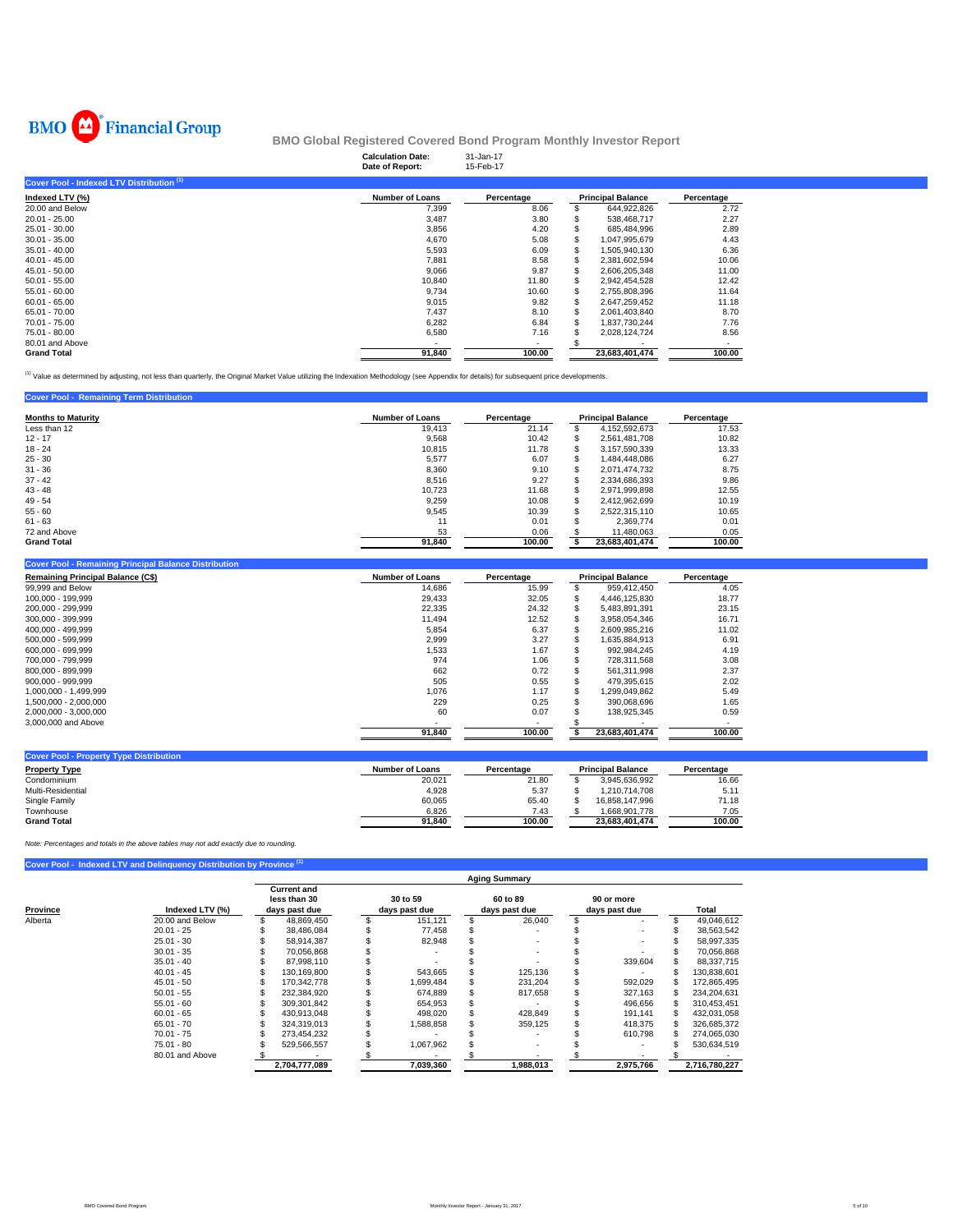

### **Calculation Date:** 31-Jan-17 **BMO Global Registered Covered Bond Program Monthly Investor Report**

|                         |                 |                                    | Date of Report: | 15-Feb-17            |                 |                         |
|-------------------------|-----------------|------------------------------------|-----------------|----------------------|-----------------|-------------------------|
|                         |                 |                                    |                 | <b>Aging Summary</b> |                 |                         |
|                         |                 | <b>Current and</b><br>less than 30 | 30 to 59        | 60 to 89             | 90 or more      |                         |
| <b>Province</b>         | Indexed LTV (%) | days past due                      | days past due   | days past due        | days past due   | Total                   |
| <b>British Columbia</b> | 20.00 and Below | \$<br>218,368,710                  | \$<br>621,135   | \$<br>1,185,793      | \$              | \$<br>220, 175, 637     |
|                         | $20.01 - 25$    | 182,907,956<br>\$                  | \$<br>495,977   | \$                   | \$<br>272,008   | \$<br>183,675,941       |
|                         | $25.01 - 30$    | \$<br>226,772,788                  | \$<br>941,339   | \$                   | \$<br>230,183   | \$<br>227,944,310       |
|                         | $30.01 - 35$    | \$<br>378,215,444                  | \$<br>2,080,948 | \$<br>1,208,096      | \$              | \$<br>381,504,488       |
|                         | $35.01 - 40$    | \$<br>583,510,011                  | \$<br>1,626,826 | \$                   | \$<br>2,739,533 | \$<br>587,876,370       |
|                         | $40.01 - 45$    | \$<br>882,816,246                  | \$<br>2,913,835 | \$<br>341,805        | \$<br>578,168   | \$<br>886,650,054       |
|                         | $45.01 - 50$    | \$<br>637,991,362                  | \$<br>3,535,950 | \$<br>300,636        | \$              | \$<br>641,827,948       |
|                         | $50.01 - 55$    | \$<br>538,347,714                  | \$<br>1,415,407 | \$<br>366,280        | \$<br>206,611   | \$<br>540,336,012       |
|                         | $55.01 - 60$    | \$<br>365,747,729                  | \$<br>214,120   | \$<br>٠              | \$              | \$<br>365,961,849       |
|                         | $60.01 - 65$    | \$<br>381,453,786                  | \$<br>1,957,162 | \$<br>497,856        | \$              | \$<br>383,908,804       |
|                         | 65.01 - 70      | \$<br>164,347,928                  | \$              | \$                   | \$              | \$<br>164,347,928       |
|                         | $70.01 - 75$    | S<br>125,528,335                   | \$              | S                    | \$              | \$<br>125,528,335       |
|                         | 75.01 - 80      | \$<br>202,311,881<br>\$            | \$<br>\$        | \$<br>\$             | \$<br>\$        | \$<br>202,311,881<br>\$ |
|                         | 80.01 and Above | 4,888,319,888                      | 15,802,698      | 3,900,468            | 4,026,503       | 4,912,049,557           |
|                         |                 |                                    |                 |                      |                 |                         |
|                         |                 | <b>Current and</b>                 |                 | <b>Aging Summary</b> |                 |                         |
|                         |                 | less than 30                       | 30 to 59        | 60 to 89             | 90 or more      |                         |
| Province                | Indexed LTV (%) | days past due                      | days past due   | days past due        | days past due   | <b>Total</b>            |
| Manitoba                | 20.00 and Below | \$<br>3,630,136                    | \$              | \$                   | \$              | \$<br>3,630,136         |
|                         | $20.01 - 25$    | \$<br>3,117,840                    | \$              | \$                   | \$              | \$<br>3,117,840         |
|                         | $25.01 - 30$    | \$<br>3,728,217                    | \$              | \$                   | \$              | \$<br>3,728,217         |
|                         | $30.01 - 35$    | \$<br>4,882,212                    | \$              | \$                   | \$              | \$<br>4,882,212         |
|                         | $35.01 - 40$    | S<br>8,341,228                     | S               | \$                   | \$              | \$<br>8,341,228         |
|                         | $40.01 - 45$    | \$<br>7,272,190                    | \$              | \$                   | \$              | \$<br>7,272,190         |
|                         | $45.01 - 50$    | \$<br>10,901,708                   | \$              | \$<br>98,895         | \$              | \$<br>11,000,603        |
|                         | $50.01 - 55$    | \$<br>18,656,756                   | \$              | \$                   | \$              | \$<br>18,656,756        |
|                         | $55.01 - 60$    | \$<br>31,073,100                   | \$              | \$                   | \$              | \$<br>31,073,100        |
|                         | $60.01 - 65$    | \$<br>27,120,022                   | \$              | \$                   | \$              | \$<br>27,120,022        |
|                         | $65.01 - 70$    | \$<br>30,952,620                   | \$              | \$                   | \$              | \$<br>30,952,620        |
|                         | $70.01 - 75$    | \$<br>38,603,883                   | \$              | \$                   | \$              | \$<br>38,603,883        |
|                         | 75.01 - 80      | S<br>32,999,990                    | \$              | 144,712<br>\$        | \$              | \$<br>33, 144, 702      |
|                         | 80.01 and Above | \$                                 | \$              | \$                   | S               | \$                      |
|                         |                 | 221,279,901                        |                 | 243,607              |                 | 221,523,508             |
|                         |                 |                                    |                 | <b>Aging Summary</b> |                 |                         |
|                         |                 | <b>Current and</b>                 | 30 to 59        | 60 to 89             | 90 or more      |                         |
| <u>Province</u>         | Indexed LTV (%) | less than 30<br>days past due      | days past due   | days past due        | days past due   | Total                   |
| New Brunswick           | 20.00 and Below | \$<br>3,346,609                    | \$              | \$                   | \$              | \$<br>3,346,609         |
|                         | $20.01 - 25$    | \$<br>3,863,317                    | \$              | \$                   | \$              | \$<br>3,863,317         |
|                         | $25.01 - 30$    | \$<br>3,070,544                    | \$              | \$                   | \$<br>35,300    | \$<br>3,105,844         |
|                         | $30.01 - 35$    | \$<br>5,099,232                    | \$<br>52,120    | \$                   | \$              | \$<br>5, 151, 352       |
|                         | $35.01 - 40$    | \$<br>7,245,713                    | \$<br>30,453    | \$                   | \$              | \$<br>7,276,166         |
|                         | $40.01 - 45$    | \$<br>9,580,669                    | \$              | \$<br>93,593         | \$              | \$<br>9,674,262         |
|                         | $45.01 - 50$    | \$<br>20,075,281                   | \$<br>109,852   | \$                   | \$<br>75,955    | \$<br>20,261,088        |
|                         | $50.01 - 55$    | \$<br>37,271,393                   | \$<br>÷.        | \$<br>59,323         | \$<br>٠         | \$<br>37,330,716        |
|                         | $55.01 - 60$    | \$<br>31,741,810                   | \$<br>751,924   | \$                   | \$<br>95,822    | \$<br>32,589,556        |
|                         | $60.01 - 65$    | \$<br>22,099,466                   | \$<br>192,741   | \$                   | \$              | \$<br>22,292,207        |
|                         | 65.01 - 70      | \$<br>19,399,042                   | \$              | \$                   | \$<br>152,333   | \$<br>19,551,375        |
|                         | $70.01 - 75$    | \$<br>9,888,476                    | \$<br>85,835    | S                    | \$              | \$<br>9,974,312         |
|                         | 75.01 - 80      | \$<br>14,311,016                   | \$              | \$                   | \$              | \$<br>14,311,016        |
|                         | 80.01 and Above | \$                                 | \$              | \$                   | \$              | \$                      |
|                         |                 | 186,992,570                        | 1,222,924       | 152,915              | 359,411         | 188,727,820             |
|                         |                 |                                    |                 | <b>Aging Summary</b> |                 |                         |
|                         |                 | <b>Current and</b><br>less than 30 | 30 to 59        | 60 to 89             | 90 or more      |                         |
| <b>Province</b>         | Indexed LTV (%) | days past due                      | days past due   | days past due        | days past due   | Total                   |
| Newfoundland            | 20.00 and Below | 5,007,079                          | \$              | \$                   | \$              | 5,007,079<br>\$         |
|                         | $20.01 - 25$    | \$<br>3,965,102                    | \$              | \$                   | \$<br>97,415    | \$<br>4,062,517         |
|                         | $25.01 - 30$    | \$<br>6,522,221                    | 58,315<br>\$    | \$                   | \$<br>133,702   | \$<br>6,714,237         |
|                         | $30.01 - 35$    | \$<br>8,336,686                    | \$              | \$                   | \$              | \$<br>8,336,686         |
|                         | $35.01 - 40$    | \$<br>11,203,041                   | \$<br>$\sim$    | \$                   | \$<br>٠         | \$<br>11,203,041        |
|                         | $40.01 - 45$    | \$<br>17,687,157                   | \$<br>$\sim$    | \$                   | \$<br>89,679    | \$<br>17,776,835        |
|                         | $45.01 - 50$    | \$<br>30,787,889                   | \$<br>295,738   | \$                   | \$<br>$\sim$    | \$<br>31,083,627        |
|                         | $50.01 - 55$    | \$<br>80,566,692                   | \$<br>658,449   | \$<br>209,244        | \$<br>340,303   | \$<br>81,774,688        |
|                         | $55.01 - 60$    | \$<br>80,742,060                   | \$<br>685,926   | \$<br>181,456        | \$<br>270,047   | \$<br>81,879,489        |
|                         | $60.01 - 65$    | \$<br>62,717,241                   | \$<br>335,186   | \$<br>٠              | \$<br>167,634   | \$<br>63,220,061        |
|                         | $65.01 - 70$    | \$<br>53,169,242                   | \$              | \$                   | \$              | \$<br>53,169,242        |
|                         | $70.01 - 75$    | \$<br>26,951,511                   | \$              | \$<br>ä,             | \$              | \$<br>26,951,511        |
|                         | $75.01 - 80$    | \$<br>30.834.541                   | \$              | \$                   | \$              | \$<br>30,834,541        |
|                         | 80.01 and Above | \$                                 | \$              | \$                   | \$              | \$                      |
|                         |                 | 418,490,462                        | 2,033,614       | 390,700              | 1,098,779       | 422,013,556             |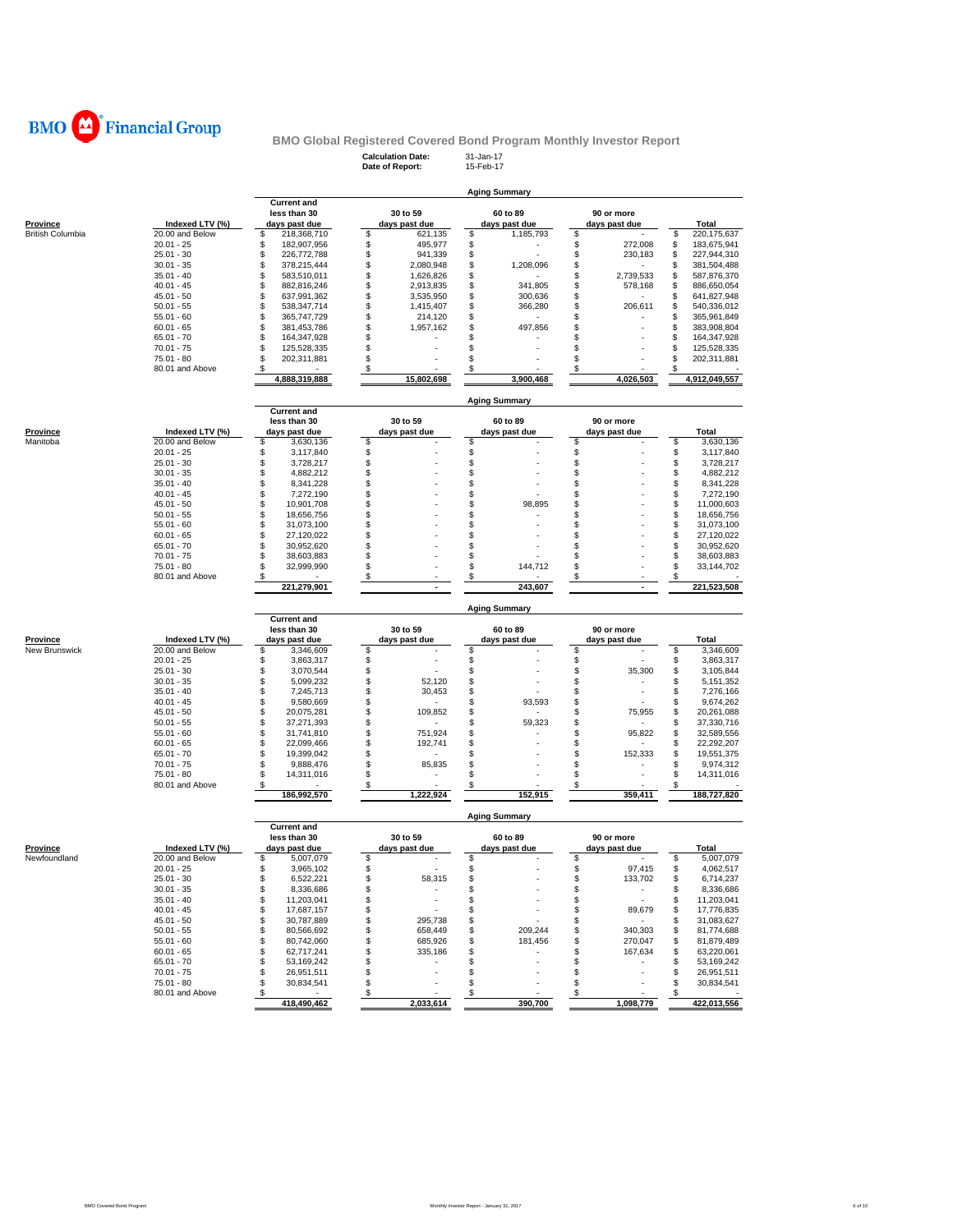

|                       |                               |                                          | <b>Calculation Date:</b><br>Date of Report: | 31-Jan-17<br>15-Feb-17                                     |                                                 |                                          |  |  |  |  |  |  |
|-----------------------|-------------------------------|------------------------------------------|---------------------------------------------|------------------------------------------------------------|-------------------------------------------------|------------------------------------------|--|--|--|--|--|--|
|                       |                               |                                          |                                             | <b>Aging Summary</b>                                       |                                                 |                                          |  |  |  |  |  |  |
|                       |                               | <b>Current and</b>                       |                                             |                                                            |                                                 |                                          |  |  |  |  |  |  |
| Province              | Indexed LTV (%)               | less than 30<br>days past due            | 30 to 59<br>days past due                   | 60 to 89<br>days past due                                  | 90 or more<br>days past due                     | Total                                    |  |  |  |  |  |  |
| Northwest Territories | 20.00 and Below               | \$                                       | \$                                          | \$                                                         | \$                                              | \$                                       |  |  |  |  |  |  |
|                       | $20.01 - 25$                  | \$                                       | \$                                          | \$                                                         | \$                                              | \$                                       |  |  |  |  |  |  |
|                       | $25.01 - 30$                  | \$                                       | \$                                          | \$                                                         | \$                                              | \$                                       |  |  |  |  |  |  |
|                       | $30.01 - 35$<br>$35.01 - 40$  | \$<br>\$                                 | \$<br>\$                                    | \$<br>\$                                                   | \$<br>\$                                        | \$<br>\$                                 |  |  |  |  |  |  |
|                       | $40.01 - 45$                  | \$                                       | \$                                          | \$                                                         | \$                                              | \$                                       |  |  |  |  |  |  |
|                       | $45.01 - 50$                  | \$                                       | \$                                          | \$                                                         | \$                                              | \$                                       |  |  |  |  |  |  |
|                       | $50.01 - 55$                  | \$                                       | \$                                          | \$                                                         | \$                                              | \$                                       |  |  |  |  |  |  |
|                       | $55.01 - 60$                  | \$                                       | \$                                          | \$                                                         | \$                                              | s                                        |  |  |  |  |  |  |
|                       | $60.01 - 65$                  | \$                                       | \$                                          | \$                                                         | \$                                              | \$                                       |  |  |  |  |  |  |
|                       | $65.01 - 70$<br>$70.01 - 75$  | \$<br>\$                                 | \$<br>\$                                    | \$<br>\$                                                   | \$<br>\$                                        | S<br>\$                                  |  |  |  |  |  |  |
|                       | $75.01 - 80$                  | \$                                       | \$                                          | \$                                                         | \$                                              | \$                                       |  |  |  |  |  |  |
|                       | 80.01 and Above               | S                                        | \$                                          | \$                                                         | \$                                              | \$                                       |  |  |  |  |  |  |
|                       |                               | \$                                       | \$                                          | \$                                                         | \$                                              | \$                                       |  |  |  |  |  |  |
|                       |                               |                                          |                                             |                                                            |                                                 |                                          |  |  |  |  |  |  |
|                       |                               | <b>Current and</b>                       |                                             | <b>Aging Summary</b>                                       |                                                 |                                          |  |  |  |  |  |  |
|                       |                               | less than 30                             | 30 to 59                                    | 60 to 89                                                   | 90 or more                                      |                                          |  |  |  |  |  |  |
| Province              | Indexed LTV (%)               | days past due                            | days past due                               | days past due                                              | days past due                                   | Total                                    |  |  |  |  |  |  |
| Nova Scotia           | 20.00 and Below               | 5,229,113<br>S                           | \$<br>30,074                                | \$                                                         | \$                                              | 5,259,187<br>\$                          |  |  |  |  |  |  |
|                       | $20.01 - 25$                  | \$<br>6,614,776                          | \$                                          | \$                                                         | \$                                              | \$<br>6,614,776                          |  |  |  |  |  |  |
|                       | $25.01 - 30$                  | \$<br>7,845,780                          | \$                                          | \$                                                         | \$                                              | \$<br>7,845,780                          |  |  |  |  |  |  |
|                       | $30.01 - 35$<br>$35.01 - 40$  | \$<br>10,097,185<br>\$<br>15,485,503     | \$<br>\$<br>70,745                          | \$<br>\$                                                   | \$<br>\$                                        | \$<br>10,097,185<br>\$<br>15,556,248     |  |  |  |  |  |  |
|                       | $40.01 - 45$                  | \$<br>17,533,456                         | \$                                          | \$                                                         | \$                                              | \$<br>17,533,456                         |  |  |  |  |  |  |
|                       | $45.01 - 50$                  | \$<br>31,698,555                         | \$                                          | \$<br>113,395                                              | \$<br>45,204                                    | 31,857,154<br>\$                         |  |  |  |  |  |  |
|                       | $50.01 - 55$                  | \$<br>54,894,115                         | \$<br>792,021                               | \$                                                         | \$                                              | \$<br>55,686,136                         |  |  |  |  |  |  |
|                       | $55.01 - 60$                  | \$<br>64,344,338                         | \$<br>141,892                               | \$                                                         | \$<br>35,785                                    | \$<br>64,522,015                         |  |  |  |  |  |  |
|                       | $60.01 - 65$                  | \$<br>72,018,234                         | \$                                          | \$                                                         | \$                                              | \$<br>72,018,234                         |  |  |  |  |  |  |
|                       | $65.01 - 70$<br>$70.01 - 75$  | \$<br>67,782,424<br>\$<br>100,438,611    | \$<br>389,426<br>\$<br>224,625              | \$<br>\$                                                   | \$<br>\$                                        | \$<br>68,171,850<br>\$<br>100,663,237    |  |  |  |  |  |  |
|                       | $75.01 - 80$                  | S<br>54,751,248                          | \$                                          | \$                                                         | \$                                              | \$<br>54,751,248                         |  |  |  |  |  |  |
|                       | 80.01 and Above               | \$                                       | \$                                          | \$                                                         | \$                                              | \$                                       |  |  |  |  |  |  |
|                       |                               | 508,733,337                              | 1,648,784                                   | 113,395                                                    | 80,989                                          | 510,576,505                              |  |  |  |  |  |  |
|                       |                               | <b>Aging Summary</b>                     |                                             |                                                            |                                                 |                                          |  |  |  |  |  |  |
|                       |                               | <b>Current and</b>                       |                                             |                                                            |                                                 |                                          |  |  |  |  |  |  |
|                       |                               |                                          |                                             |                                                            |                                                 |                                          |  |  |  |  |  |  |
|                       |                               | less than 30                             | 30 to 59                                    | 60 to 89                                                   | 90 or more                                      |                                          |  |  |  |  |  |  |
| <b>Province</b>       | Indexed LTV (%)               | days past due                            | days past due                               | days past due                                              | days past due                                   | Total                                    |  |  |  |  |  |  |
| Nunavut               | 20.00 and Below               | \$                                       | \$                                          | \$                                                         | \$                                              | s                                        |  |  |  |  |  |  |
|                       | $20.01 - 25$<br>$25.01 - 30$  | \$<br>\$                                 | \$<br>\$                                    | \$<br>\$                                                   | \$<br>\$                                        | \$<br>\$                                 |  |  |  |  |  |  |
|                       | $30.01 - 35$                  | \$                                       | \$                                          | \$                                                         | \$                                              | \$                                       |  |  |  |  |  |  |
|                       | $35.01 - 40$                  | \$                                       | \$                                          | \$                                                         | \$                                              | \$                                       |  |  |  |  |  |  |
|                       | $40.01 - 45$                  | \$                                       | \$                                          | \$                                                         | \$                                              | s                                        |  |  |  |  |  |  |
|                       | $45.01 - 50$                  | \$                                       | \$                                          | \$                                                         | \$                                              | \$                                       |  |  |  |  |  |  |
|                       | $50.01 - 55$                  | \$                                       | \$                                          | \$                                                         | \$                                              | \$<br>\$                                 |  |  |  |  |  |  |
|                       | $55.01 - 60$<br>$60.01 - 65$  | \$<br>\$                                 | \$<br>\$                                    | \$<br>\$                                                   | \$<br>\$                                        | \$                                       |  |  |  |  |  |  |
|                       | $65.01 - 70$                  | \$                                       | \$                                          | \$                                                         | \$                                              | \$                                       |  |  |  |  |  |  |
|                       | $70.01 - 75$                  | \$                                       | \$                                          | \$                                                         | \$                                              | \$                                       |  |  |  |  |  |  |
|                       | 75.01 - 80                    | \$                                       | \$                                          | \$                                                         | \$                                              | \$                                       |  |  |  |  |  |  |
|                       | 80.01 and Above               | \$<br>\$                                 | \$<br>\$                                    | \$<br>\$                                                   | \$<br>\$                                        | \$<br>\$                                 |  |  |  |  |  |  |
|                       |                               |                                          |                                             |                                                            |                                                 |                                          |  |  |  |  |  |  |
|                       |                               | <b>Current and</b>                       |                                             | <b>Aging Summary</b>                                       |                                                 |                                          |  |  |  |  |  |  |
|                       |                               | less than 30                             | 30 to 59                                    | 60 to 89                                                   | 90 or more                                      |                                          |  |  |  |  |  |  |
| Province              | Indexed LTV (%)               | days past due                            | days past due<br>¢                          | days past due<br>E21                                       | days past due                                   | Total                                    |  |  |  |  |  |  |
| Ontario               | 20.00 and Below               | 304,353,214                              | 217,920                                     | 146,53                                                     | 400,369                                         | 305,118,034                              |  |  |  |  |  |  |
|                       | $20.01 - 25$<br>$25.01 - 30$  | \$<br>255,856,166<br>\$                  | \$<br>511,601<br>\$                         | \$<br>$\overline{\phantom{a}}$<br>$\overline{\phantom{a}}$ | \$<br>155,240<br>\$<br>$\overline{\phantom{a}}$ | \$<br>256,523,007<br>\$                  |  |  |  |  |  |  |
|                       | $30.01 - 35$                  | 312,224,594<br>\$<br>493,352,173         | 372,203<br>\$<br>1,179,194                  | \$<br>\$<br>÷,                                             | \$<br>297,438                                   | 312,596,797<br>494,828,805<br>\$         |  |  |  |  |  |  |
|                       | $35.01 - 40$                  | \$<br>684,503,560                        | \$<br>2,683,931                             | \$<br>313,090                                              | \$<br>$\sim$                                    | 687,500,581<br>\$                        |  |  |  |  |  |  |
|                       | $40.01 - 45$                  | 1,161,599,172<br>\$                      | \$<br>2,127,826                             | \$<br>377,257                                              | 342,950<br>\$                                   | 1,164,447,205<br>\$                      |  |  |  |  |  |  |
|                       | $45.01 - 50$                  | \$<br>1,470,543,772                      | \$<br>2,087,830                             | \$<br>1,747,098                                            | \$<br>1,200,621                                 | \$<br>1,475,579,322                      |  |  |  |  |  |  |
|                       | $50.01 - 55$                  | \$<br>1,603,140,087                      | \$<br>4,286,624                             | \$<br>774,203                                              | \$<br>826,674                                   | 1,609,027,588<br>\$                      |  |  |  |  |  |  |
|                       | $55.01 - 60$                  | \$<br>1,457,884,680                      | \$<br>2,044,568                             | \$<br>933,668                                              | \$<br>906,733                                   | \$1,461,769,648                          |  |  |  |  |  |  |
|                       | $60.01 - 65$<br>$65.01 - 70$  | \$<br>1,177,852,227<br>\$<br>904,958,996 | \$<br>1,245,760<br>\$<br>636,096            | \$<br>891,452<br>\$                                        | \$<br>177,727<br>\$<br>138,869                  | 1,180,167,167<br>\$<br>905,733,961<br>\$ |  |  |  |  |  |  |
|                       | $70.01 - 75$                  | \$<br>657,211,380                        | \$<br>763,828                               | \$                                                         | \$<br>277,220                                   | \$<br>658,252,428                        |  |  |  |  |  |  |
|                       | 75.01 - 80<br>80.01 and Above | \$<br>614,633,821<br>\$                  | \$<br>655,777<br>\$                         | \$<br>\$                                                   | \$<br>٠<br>$\boldsymbol{\mathsf{s}}$            | 615,289,599<br>\$<br>\$                  |  |  |  |  |  |  |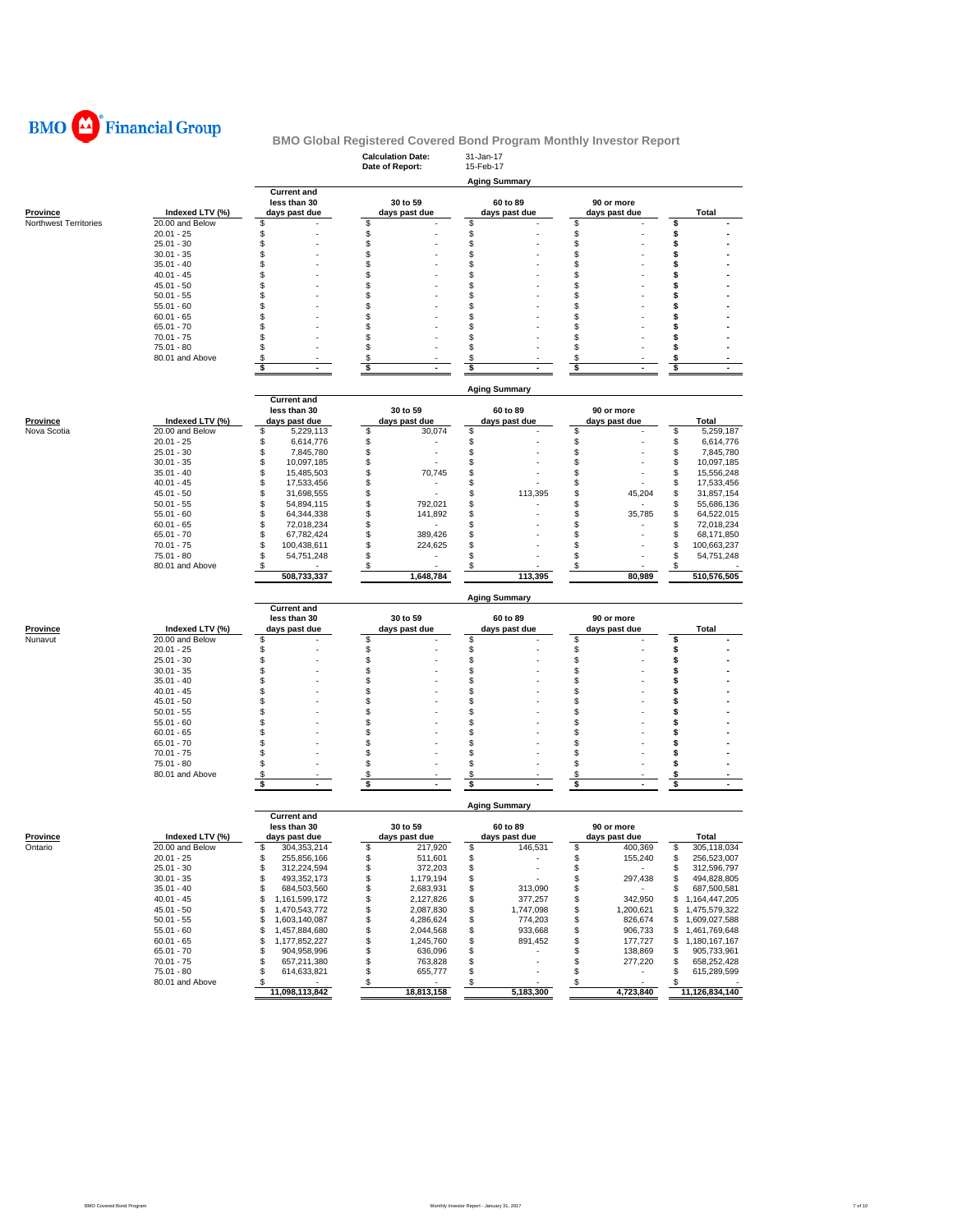

|                      |                                 |                                        | <b>Calculation Date:</b><br>Date of Report: | 31-Jan-17<br>15-Feb-17           |                             |                                        |  |  |  |  |  |
|----------------------|---------------------------------|----------------------------------------|---------------------------------------------|----------------------------------|-----------------------------|----------------------------------------|--|--|--|--|--|
|                      |                                 |                                        |                                             | <b>Aging Summary</b>             |                             |                                        |  |  |  |  |  |
|                      |                                 | <b>Current and</b>                     | 30 to 59                                    |                                  |                             |                                        |  |  |  |  |  |
| Province             | Indexed LTV (%)                 | less than 30<br>days past due          | days past due                               | 60 to 89<br>days past due        | 90 or more<br>days past due | Total                                  |  |  |  |  |  |
| Prince Edward Island | 20.00 and Below                 | \$<br>1,426,550                        | \$                                          | \$                               | \$                          | 1,426,550<br>\$                        |  |  |  |  |  |
|                      | $20.01 - 25$                    | \$<br>701,245                          | \$                                          | \$                               | \$                          | \$<br>701,245                          |  |  |  |  |  |
|                      | $25.01 - 30$                    | \$<br>1,471,787                        | \$                                          | \$                               | \$                          | \$<br>1,471,787                        |  |  |  |  |  |
|                      | $30.01 - 35$                    | \$<br>1,439,478<br>\$                  | \$<br>\$                                    | \$<br>\$                         | \$<br>\$                    | \$<br>1,439,478<br>\$                  |  |  |  |  |  |
|                      | $35.01 - 40$<br>$40.01 - 45$    | 3,832,789<br>\$<br>4,763,798           | \$                                          | \$                               | \$                          | 3,832,789<br>\$<br>4,763,798           |  |  |  |  |  |
|                      | $45.01 - 50$                    | \$<br>8,269,676                        | \$                                          | \$<br>41,892                     | \$                          | \$<br>8,311,568                        |  |  |  |  |  |
|                      | $50.01 - 55$                    | \$<br>12,839,779                       | \$                                          | \$                               | \$                          | \$<br>12,839,779                       |  |  |  |  |  |
|                      | $55.01 - 60$                    | \$<br>12,962,919                       | \$<br>311,108                               | \$                               | \$                          | 13,274,026<br>\$                       |  |  |  |  |  |
|                      | $60.01 - 65$                    | \$<br>5,886,281                        | \$                                          | \$                               | \$                          | \$<br>5,886,281                        |  |  |  |  |  |
|                      | $65.01 - 70$                    | \$<br>7,954,273                        | \$                                          | \$                               | \$<br>274,854               | \$<br>8,229,128                        |  |  |  |  |  |
|                      | $70.01 - 75$<br>75.01 - 80      | \$<br>4,816,416<br>\$<br>4,420,854     | \$<br>\$                                    | \$<br>\$                         | \$<br>\$                    | \$<br>4,816,416<br>\$<br>4,420,854     |  |  |  |  |  |
|                      | 80.01 and Above                 | \$                                     | \$                                          | S                                | S                           |                                        |  |  |  |  |  |
|                      |                                 | 70,785,845                             | 311,108                                     | 41,892                           | 274,854                     | 71,413,698                             |  |  |  |  |  |
|                      |                                 |                                        |                                             |                                  |                             |                                        |  |  |  |  |  |
|                      |                                 |                                        |                                             | <b>Aging Summary</b>             |                             |                                        |  |  |  |  |  |
|                      |                                 | <b>Current and</b><br>less than 30     | 30 to 59                                    | 60 to 89                         | 90 or more                  |                                        |  |  |  |  |  |
| <b>Province</b>      | Indexed LTV (%)                 | days past due                          | days past due                               | days past due                    | days past due               | Total                                  |  |  |  |  |  |
| Quebec               | 20.00 and Below                 | \$<br>44,840,646                       | \$<br>47,079                                | \$                               | \$<br>63,427                | \$<br>44,951,152                       |  |  |  |  |  |
|                      | $20.01 - 25$                    | \$<br>35,370,163                       | \$<br>60,321                                | \$                               | \$                          | 35,430,485<br>\$                       |  |  |  |  |  |
|                      | $25.01 - 30$                    | \$<br>53,587,458                       | \$<br>69,825                                | \$<br>354,619                    | \$                          | \$<br>54,011,901                       |  |  |  |  |  |
|                      | $30.01 - 35$                    | \$<br>59,449,452                       | \$<br>82,498                                | \$                               | \$                          | \$<br>59,531,950                       |  |  |  |  |  |
|                      | $35.01 - 40$                    | \$<br>78,754,207                       | \$<br>267,420                               | \$<br>334,529                    | \$                          | \$<br>79,356,155                       |  |  |  |  |  |
|                      | $40.01 - 45$<br>$45.01 - 50$    | \$<br>112,054,719<br>\$<br>148,170,551 | \$<br>669,968<br>\$<br>210,561              | \$<br>\$<br>482,178              | \$<br>\$<br>164,655         | \$<br>112,724,687<br>149,027,944<br>\$ |  |  |  |  |  |
|                      | $50.01 - 55$                    | \$<br>268,074,165                      | \$<br>1,358,943                             | \$<br>917,824                    | \$<br>599,927               | \$<br>270,950,859                      |  |  |  |  |  |
|                      | $55.01 - 60$                    | \$<br>340,437,653                      | \$<br>1,424,228                             | \$<br>697,268                    | \$<br>1,504,494             | 344,063,642<br>\$                      |  |  |  |  |  |
|                      | $60.01 - 65$                    | \$<br>404,936,126                      | \$<br>4,056,263                             | \$<br>403,977                    | \$<br>2,077,924             | \$<br>411,474,291                      |  |  |  |  |  |
|                      | $65.01 - 70$                    | \$<br>449,230,449                      | \$<br>1,353,918                             | \$<br>435,374                    | \$<br>775,563               | \$<br>451,795,304                      |  |  |  |  |  |
|                      | $70.01 - 75$                    | \$<br>577,837,318                      | \$<br>3,654,500                             | \$<br>450,908                    | \$<br>602,543               | \$<br>582,545,269                      |  |  |  |  |  |
|                      | $75.01 - 80$<br>80.01 and Above | \$<br>515,918,392<br>\$                | \$<br>1,449,031<br>\$                       | \$<br>\$                         | \$<br>829,940<br>\$         | \$<br>518,197,364<br>\$                |  |  |  |  |  |
|                      |                                 | 3,088,661,298                          | 14,704,555                                  | 4,076,677                        | 6,618,474                   | 3,114,061,004                          |  |  |  |  |  |
|                      |                                 | <b>Aging Summary</b>                   |                                             |                                  |                             |                                        |  |  |  |  |  |
|                      |                                 | <b>Current and</b>                     |                                             |                                  |                             |                                        |  |  |  |  |  |
|                      |                                 | less than 30                           | 30 to 59                                    | 60 to 89                         | 90 or more                  |                                        |  |  |  |  |  |
| Province             | Indexed LTV (%)                 | days past due                          | days past due                               | days past due                    | days past due               | Total                                  |  |  |  |  |  |
| Saskatchewan         | 20.00 and Below                 | \$<br>6,961,829                        | \$                                          | \$                               | \$                          | \$<br>6,961,829                        |  |  |  |  |  |
|                      | $20.01 - 25$                    | \$<br>5,916,047                        | \$                                          | \$                               | \$                          | \$<br>5,916,047                        |  |  |  |  |  |
|                      | $25.01 - 30$<br>$30.01 - 35$    | \$<br>9,068,787<br>\$<br>12,166,655    | \$<br>\$                                    | \$<br>\$                         | \$<br>\$                    | \$<br>9,068,787<br>\$<br>12,166,655    |  |  |  |  |  |
|                      | $35.01 - 40$                    | \$<br>16,181,014                       | \$                                          |                                  |                             | \$                                     |  |  |  |  |  |
|                      | $40.01 - 45$                    |                                        |                                             |                                  |                             |                                        |  |  |  |  |  |
|                      |                                 |                                        |                                             | \$<br>341,567                    | \$<br>137,258               | 16,659,839<br>\$                       |  |  |  |  |  |
|                      | $45.01 - 50$                    | \$<br>28,298,803<br>\$<br>63,245,555   | \$<br>\$                                    | \$<br>1,622,703<br>\$<br>740,230 | \$<br>\$<br>404,815         | 29,921,507<br>\$<br>64,390,599         |  |  |  |  |  |
|                      | $50.01 - 55$                    | \$<br>81,039,122                       | \$                                          | \$<br>280,286                    | \$<br>327,956               | \$<br>81,647,364                       |  |  |  |  |  |
|                      | $55.01 - 60$                    | \$<br>50,221,619                       | \$                                          | \$                               | \$                          | \$<br>50,221,619                       |  |  |  |  |  |
|                      | $60.01 - 65$                    | \$<br>48,822,170                       | \$<br>319,158                               | \$                               | \$                          | \$<br>49,141,328                       |  |  |  |  |  |
|                      | $65.01 - 70$                    | \$<br>32,699,582                       | \$<br>67,478                                | \$                               | \$                          | \$<br>32,767,060                       |  |  |  |  |  |
|                      | $70.01 - 75$                    | \$<br>16,329,824                       | \$                                          | \$                               | \$                          | \$<br>16,329,824                       |  |  |  |  |  |
|                      | 75.01 - 80<br>80.01 and Above   | \$<br>24,229,001<br>\$                 | \$<br>\$                                    | \$<br>\$                         | \$<br>S                     | \$<br>24,229,001<br>\$                 |  |  |  |  |  |
|                      |                                 | 395,180,008                            | 386,636                                     | 2,984,786                        | 870,029                     | 399,421,459                            |  |  |  |  |  |
|                      |                                 |                                        |                                             | <b>Aging Summary</b>             |                             |                                        |  |  |  |  |  |
|                      |                                 | <b>Current and</b>                     |                                             |                                  |                             |                                        |  |  |  |  |  |
|                      |                                 | less than 30                           | 30 to 59                                    | 60 to 89                         | 90 or more                  |                                        |  |  |  |  |  |
| Province             | Indexed LTV (%)                 | days past due                          | days past due                               | days past due                    | days past due               | Total                                  |  |  |  |  |  |
| Yukon Territories    | 20.00 and Below<br>$20.01 - 25$ | \$                                     | \$                                          | \$                               | \$                          | \$                                     |  |  |  |  |  |
|                      | $25.01 - 30$                    | \$                                     | \$                                          | \$                               | \$                          | \$                                     |  |  |  |  |  |
|                      | $30.01 - 35$                    | \$                                     | \$                                          | S                                | \$                          |                                        |  |  |  |  |  |
|                      | $35.01 - 40$                    | \$                                     | \$                                          | s                                | \$                          |                                        |  |  |  |  |  |
|                      | $40.01 - 45$                    | \$                                     | \$                                          | \$                               | \$                          |                                        |  |  |  |  |  |
|                      | $45.01 - 50$                    | \$                                     | \$                                          | S                                | \$                          | я<br>я                                 |  |  |  |  |  |
|                      | $50.01 - 55$                    | \$                                     | \$                                          | s<br>S                           | \$<br>\$                    |                                        |  |  |  |  |  |
|                      | $55.01 - 60$<br>$60.01 - 65$    | \$<br>\$                               | \$<br>\$                                    | s                                | \$                          |                                        |  |  |  |  |  |
|                      | $65.01 - 70$                    | \$                                     | \$                                          | \$                               | \$                          |                                        |  |  |  |  |  |
|                      | $70.01 - 75$                    | \$                                     | S                                           | S                                | \$.                         |                                        |  |  |  |  |  |
|                      | 75.01 - 80                      | \$                                     | S                                           | \$                               | \$                          | S                                      |  |  |  |  |  |
|                      | 80.01 and Above                 | s                                      | \$                                          | \$                               | S<br>\$                     | \$                                     |  |  |  |  |  |

<sup>(1)</sup> Value as determined by adjusting, not less than quarterly, the Original Market Value utilizing the Indexation Methodology (see Appendix for details) for subsequent price developments.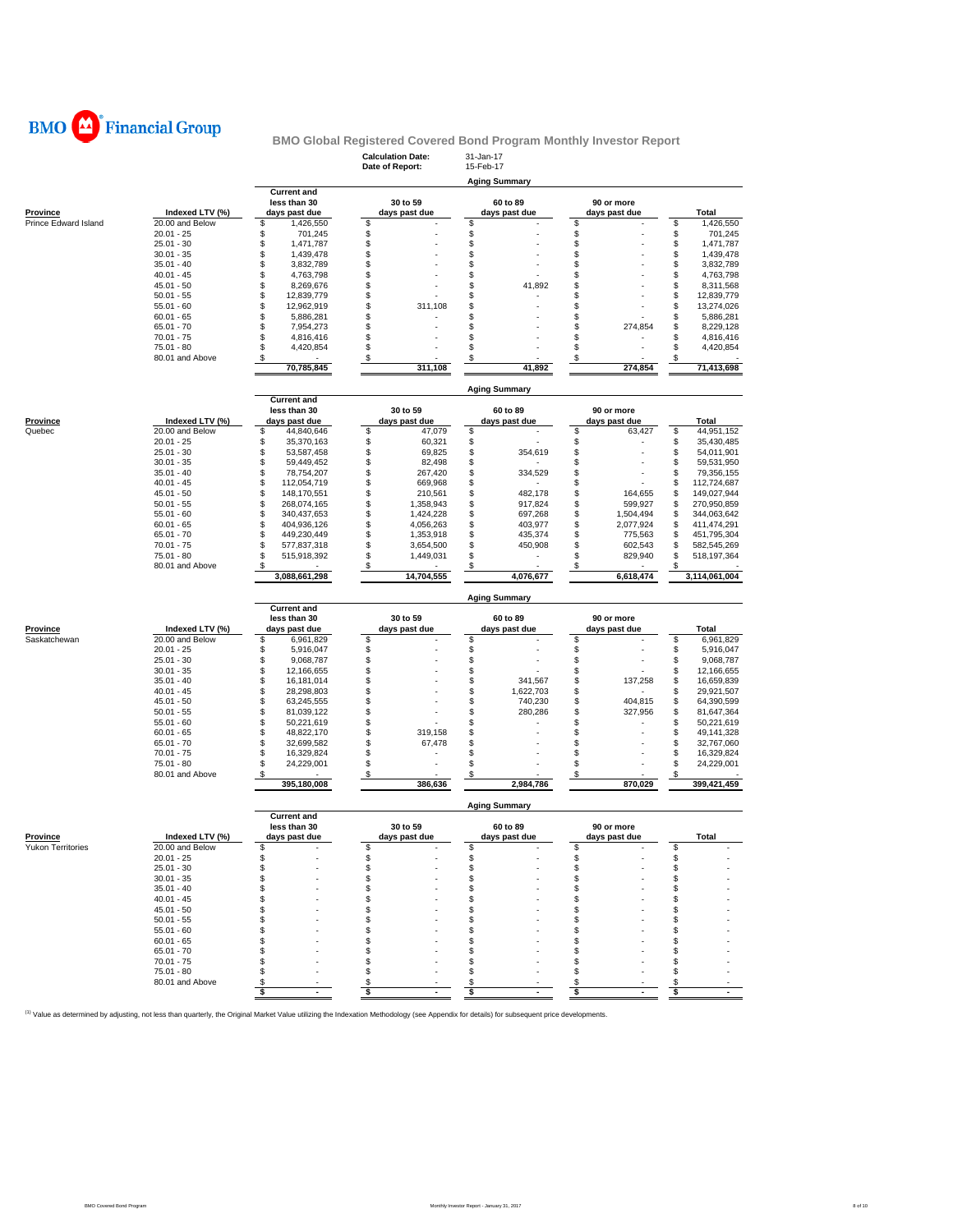

|                                                                      |                      |               |  | <b>Calculation Date:</b><br>Date of Report: |  | 31-Jan-17<br>15-Feb-17 |               |                 |               |                |
|----------------------------------------------------------------------|----------------------|---------------|--|---------------------------------------------|--|------------------------|---------------|-----------------|---------------|----------------|
| Cover Pool - Current LTV Distribution by Credit Score <sup>(1)</sup> |                      |               |  |                                             |  |                        |               |                 |               |                |
|                                                                      | <b>Credit Scores</b> |               |  |                                             |  |                        |               |                 |               |                |
| Indexed LTV (%)                                                      |                      | <600          |  | $600 - 650$                                 |  | 651 - 700              | 701 - 750     | 751 - 800       | >800          | Total          |
| 20.00 and Below                                                      |                      | 45,180,107    |  | 16,223,048                                  |  | 52,469,565             | 115.475.897   | 272,267,599     | 143,306,610   | 644,922,826    |
| $20.01 - 25$                                                         |                      | 35,755,492    |  | 21,339,200                                  |  | 50,141,862             | 109,208,967   | 223,115,438     | 98,907,757    | 538,468,717    |
| $25.01 - 30$                                                         |                      | 42.299.297    |  | 26,731,390                                  |  | 63,563,221             | 143,272,040   | 287,020,630     | 122,598,418   | 685,484,996    |
| $30.01 - 35$                                                         |                      | 63,725,557    |  | 41,951,217                                  |  | 112,117,734            | 230,239,891   | 451,512,753     | 148,448,527   | 1,047,995,679  |
| $35.01 - 40$                                                         |                      | 78.257.077    |  | 65,680,617                                  |  | 182,613,831            | 358,068,941   | 616,651,342     | 204,668,322   | 1,505,940,130  |
| $40.01 - 45$                                                         |                      | 101.563.740   |  | 114,731,910                                 |  | 278,028,833            | 592,576,414   | \$1,009,858,038 | 284,843,658   | 2,381,602,594  |
| $45.01 - 50$                                                         |                      | 115,931,438   |  | 139,190,883                                 |  | 341,129,762            | 694, 971, 448 | \$1,037,888,620 | 277,093,197   | 2,606,205,348  |
| $50.01 - 55$                                                         |                      | 120,682,507   |  | 188,954,818                                 |  | 434,290,386            | 849,467,723   | \$1,085,019,735 | 264,039,359   | 2,942,454,528  |
| $55.01 - 60$                                                         |                      | 125, 125, 017 |  | 157,788,150                                 |  | 441,826,011            | 818,299,915   | \$1,007,966,444 | 204,802,859   | 2,755,808,396  |
| $60.01 - 65$                                                         |                      | 116,592,240   |  | 172,510,899                                 |  | 444,711,978            | 816,003,938   | 918,837,703     | 178,602,693   | 2,647,259,452  |
| $65.01 - 70$                                                         |                      | 109,312,310   |  | 145,431,037                                 |  | 351,331,034            | 650,080,389   | 684,692,968     | 120,556,102   | 2,061,403,840  |
| $70.01 - 75$                                                         |                      | 109,522,155   |  | 137,972,503                                 |  | 344,399,777            | 572,924,045   | 579,170,814     | 93,740,951    | 1,837,730,244  |
| $75.01 - 80$                                                         |                      | 363,032,591   |  | 116,943,403                                 |  | 324, 122, 721          | 566,763,086   | 564,621,892     | 92,641,033    | 2,028,124,724  |
| 80.01 and Above                                                      |                      |               |  |                                             |  |                        |               |                 |               |                |
|                                                                      |                      | 1,426,979,527 |  | 1,345,449,074                               |  | 3,420,746,715          | 6,517,352,696 | 8,738,623,976   | 2,234,249,487 | 23,683,401,474 |

(1) Value as determined by adjusting, not less than quarterly, the Original Market Value utilizing the Indexation Methodology (see Appendix for details) for subsequent price developments.